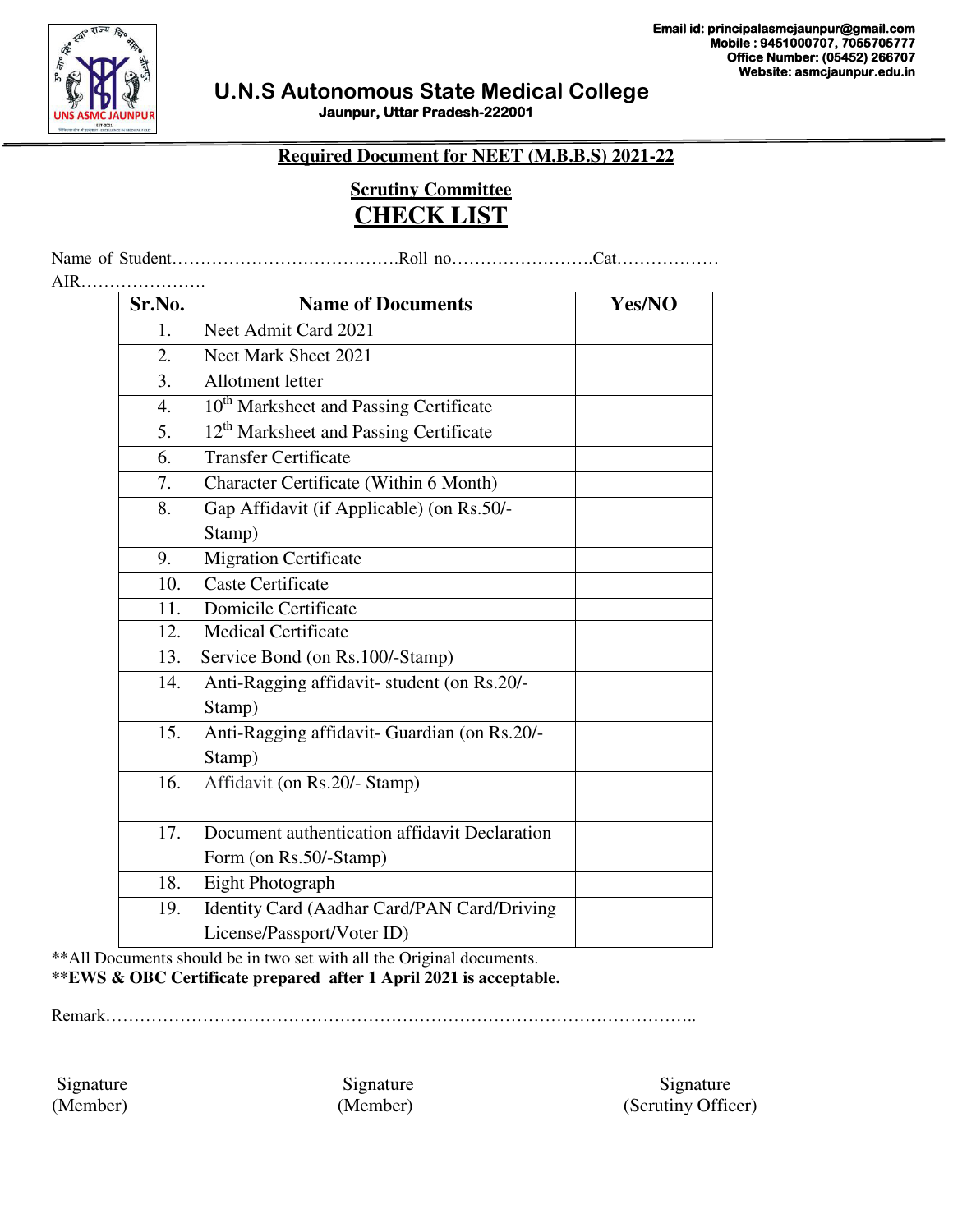Affix passport size photograph



### **U.N.S Autonomous State Medical College Jaunpur, Uttar Pradesh-222001**

| <b>Admission Committee</b><br><b>CHECK LIST</b> | <b>Required Document for NEET (M.B.B.S) 2021-22</b> |
|-------------------------------------------------|-----------------------------------------------------|
|                                                 | $No$ Category                                       |

Name of Student………… NEET Rank…………………. Selected by……………Allotted Category…………………

| Sr.No.           | <b>Name of Documents</b>                           | Yes/No |
|------------------|----------------------------------------------------|--------|
| $\mathbf{1}$ .   | Neet Admit Card 2021                               |        |
| 2.               | Neet Mark Sheet 2021                               |        |
| 3.               | Allotment letter                                   |        |
| $\overline{4}$ . | 10 <sup>th</sup> Marksheet and Passing Certificate |        |
| 5.               | 12 <sup>th</sup> Marksheet and Passing Certificate |        |
| 6.               | <b>Transfer Certificate</b>                        |        |
| 7.               | Character Certificate (Within 6 Month)             |        |
| 8.               | Gap Affidavit (if Applicable) (on Rs.50/-          |        |
|                  | Stamp)                                             |        |
| 9.               | <b>Migration Certificate</b>                       |        |
| 10.              | <b>Caste Certificate</b>                           |        |
| 11.              | Domicile Certificate                               |        |
| 12.              | <b>Medical Certificate</b>                         |        |
| 13.              | Service Bond (on Rs.100/-Stamp)                    |        |
| 14.              | Anti-Ragging affidavit-student (on Rs.20/-         |        |
|                  | Stamp)                                             |        |
| 15.              | Anti-Ragging affidavit- Guardian (on Rs.20/-       |        |
|                  | Stamp)                                             |        |
| 16.              | Affidavit (on Rs.20/- Stamp)                       |        |
|                  | Document authentication affidavit Declaration      |        |
| 17.              |                                                    |        |
| 18.              | Form (on Rs.50/-Stamp)                             |        |
|                  | Eight Photograph                                   |        |
| 19.              | Identity Card (Aadhar Card/PAN Card/Driving        |        |
|                  | License/Passport/Voter ID)                         |        |

**\*\***All Documents should be in two set with all the Original documents.

#### **\*\* EWS & OBC Certificate prepared after 1 April 2021 is acceptable.**

Left Thumb  $\qquad$  Right Thumb

Remark…………………………………………………………………………………………...

Signature Signature Signature Signature Signature Signature Signature Signature (Member) (Member) (Member) Nodal Officer

Recommendation for Admission (Provisional) in MBBS 1st year for Session 2021-22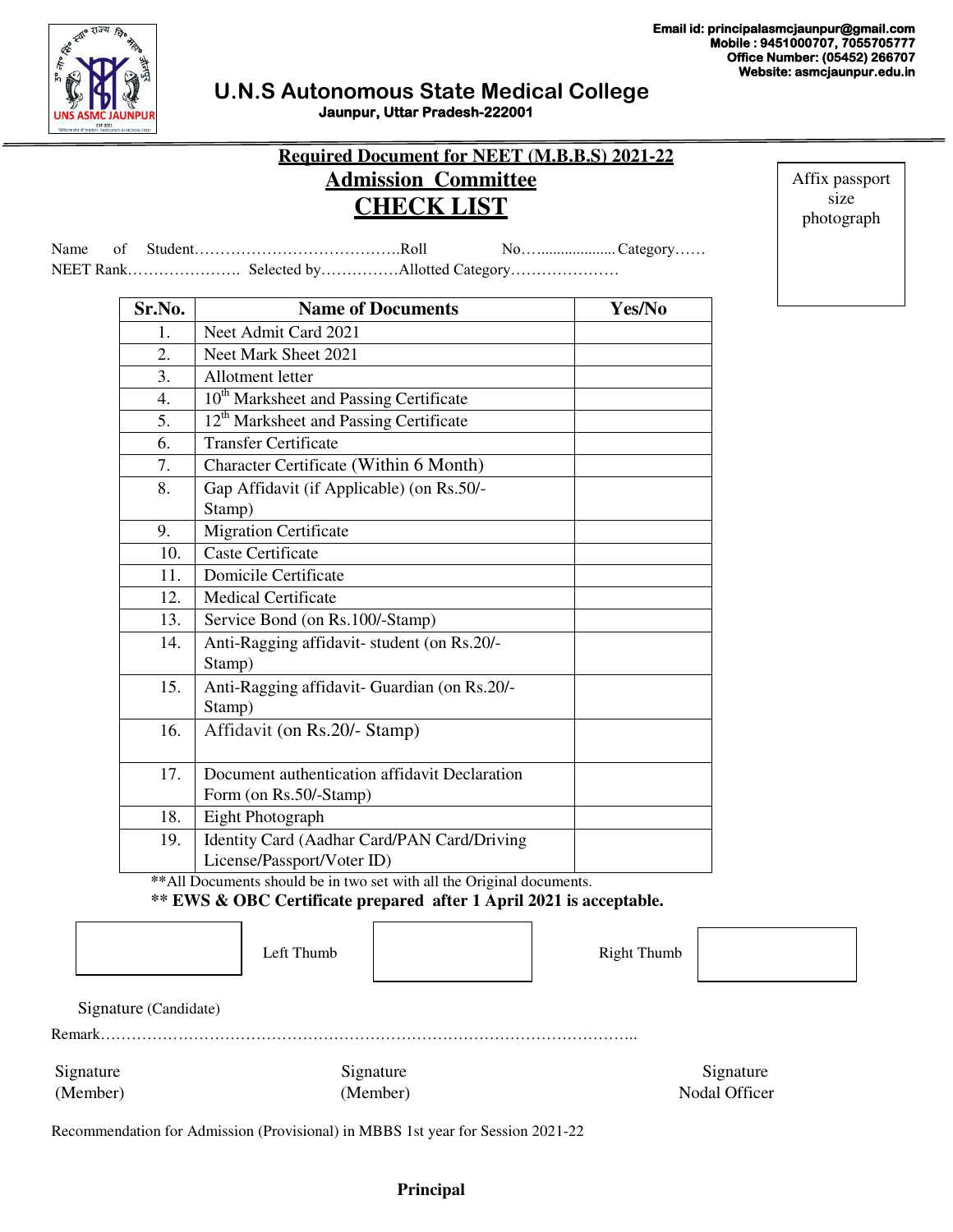

| <b>M.B.B.S. ADMISSION FORM-2021-22</b> |
|----------------------------------------|

| attestedpassport<br>size photograph<br>Middle<br>Last<br>Date of Birth<br>Father's Name<br>Mother'sName<br>Sex (M/F/)<br>Physically Handicapped<br>Category (UR/OBC/SC/ST/EWS)<br><b>Present Address</b><br><b>Permanent Address</b><br>Aadhaar No.<br>Contact No.<br>(Guardian)<br>Student Mobile No.<br>E-Mail ID<br><b>State of Domicile</b><br><b>MBBS</b> Selection<br>Roll No.<br>Details<br>Selected By<br><b>NEET</b> Percentage<br><b>All Over Rank</b><br><b>Category Rank</b><br>Obtain Marks/Max<br>Marks<br>$12th$ Passing Details<br>School Name<br>School Address<br><b>Board Name</b><br>Passing Year<br>English<br>Physics<br>Chemistry<br>Biology<br>Total Obtain Marks/Max Marks<br>Percentage |                      |  |  |  |  |  |  | Affix self- |  |  |  |
|-------------------------------------------------------------------------------------------------------------------------------------------------------------------------------------------------------------------------------------------------------------------------------------------------------------------------------------------------------------------------------------------------------------------------------------------------------------------------------------------------------------------------------------------------------------------------------------------------------------------------------------------------------------------------------------------------------------------|----------------------|--|--|--|--|--|--|-------------|--|--|--|
|                                                                                                                                                                                                                                                                                                                                                                                                                                                                                                                                                                                                                                                                                                                   | Student's Name First |  |  |  |  |  |  |             |  |  |  |
|                                                                                                                                                                                                                                                                                                                                                                                                                                                                                                                                                                                                                                                                                                                   |                      |  |  |  |  |  |  |             |  |  |  |
|                                                                                                                                                                                                                                                                                                                                                                                                                                                                                                                                                                                                                                                                                                                   |                      |  |  |  |  |  |  |             |  |  |  |
|                                                                                                                                                                                                                                                                                                                                                                                                                                                                                                                                                                                                                                                                                                                   |                      |  |  |  |  |  |  |             |  |  |  |
|                                                                                                                                                                                                                                                                                                                                                                                                                                                                                                                                                                                                                                                                                                                   |                      |  |  |  |  |  |  |             |  |  |  |
|                                                                                                                                                                                                                                                                                                                                                                                                                                                                                                                                                                                                                                                                                                                   |                      |  |  |  |  |  |  |             |  |  |  |
|                                                                                                                                                                                                                                                                                                                                                                                                                                                                                                                                                                                                                                                                                                                   |                      |  |  |  |  |  |  |             |  |  |  |
|                                                                                                                                                                                                                                                                                                                                                                                                                                                                                                                                                                                                                                                                                                                   |                      |  |  |  |  |  |  |             |  |  |  |
|                                                                                                                                                                                                                                                                                                                                                                                                                                                                                                                                                                                                                                                                                                                   |                      |  |  |  |  |  |  |             |  |  |  |
|                                                                                                                                                                                                                                                                                                                                                                                                                                                                                                                                                                                                                                                                                                                   |                      |  |  |  |  |  |  |             |  |  |  |
|                                                                                                                                                                                                                                                                                                                                                                                                                                                                                                                                                                                                                                                                                                                   |                      |  |  |  |  |  |  |             |  |  |  |
|                                                                                                                                                                                                                                                                                                                                                                                                                                                                                                                                                                                                                                                                                                                   |                      |  |  |  |  |  |  |             |  |  |  |
|                                                                                                                                                                                                                                                                                                                                                                                                                                                                                                                                                                                                                                                                                                                   |                      |  |  |  |  |  |  |             |  |  |  |
|                                                                                                                                                                                                                                                                                                                                                                                                                                                                                                                                                                                                                                                                                                                   |                      |  |  |  |  |  |  |             |  |  |  |
|                                                                                                                                                                                                                                                                                                                                                                                                                                                                                                                                                                                                                                                                                                                   |                      |  |  |  |  |  |  |             |  |  |  |
|                                                                                                                                                                                                                                                                                                                                                                                                                                                                                                                                                                                                                                                                                                                   |                      |  |  |  |  |  |  |             |  |  |  |
|                                                                                                                                                                                                                                                                                                                                                                                                                                                                                                                                                                                                                                                                                                                   |                      |  |  |  |  |  |  |             |  |  |  |
|                                                                                                                                                                                                                                                                                                                                                                                                                                                                                                                                                                                                                                                                                                                   |                      |  |  |  |  |  |  |             |  |  |  |
|                                                                                                                                                                                                                                                                                                                                                                                                                                                                                                                                                                                                                                                                                                                   |                      |  |  |  |  |  |  |             |  |  |  |
|                                                                                                                                                                                                                                                                                                                                                                                                                                                                                                                                                                                                                                                                                                                   |                      |  |  |  |  |  |  |             |  |  |  |
|                                                                                                                                                                                                                                                                                                                                                                                                                                                                                                                                                                                                                                                                                                                   |                      |  |  |  |  |  |  |             |  |  |  |
|                                                                                                                                                                                                                                                                                                                                                                                                                                                                                                                                                                                                                                                                                                                   |                      |  |  |  |  |  |  |             |  |  |  |
|                                                                                                                                                                                                                                                                                                                                                                                                                                                                                                                                                                                                                                                                                                                   |                      |  |  |  |  |  |  |             |  |  |  |
|                                                                                                                                                                                                                                                                                                                                                                                                                                                                                                                                                                                                                                                                                                                   |                      |  |  |  |  |  |  |             |  |  |  |
|                                                                                                                                                                                                                                                                                                                                                                                                                                                                                                                                                                                                                                                                                                                   |                      |  |  |  |  |  |  |             |  |  |  |
|                                                                                                                                                                                                                                                                                                                                                                                                                                                                                                                                                                                                                                                                                                                   |                      |  |  |  |  |  |  |             |  |  |  |
|                                                                                                                                                                                                                                                                                                                                                                                                                                                                                                                                                                                                                                                                                                                   |                      |  |  |  |  |  |  |             |  |  |  |
|                                                                                                                                                                                                                                                                                                                                                                                                                                                                                                                                                                                                                                                                                                                   |                      |  |  |  |  |  |  |             |  |  |  |
|                                                                                                                                                                                                                                                                                                                                                                                                                                                                                                                                                                                                                                                                                                                   |                      |  |  |  |  |  |  |             |  |  |  |
|                                                                                                                                                                                                                                                                                                                                                                                                                                                                                                                                                                                                                                                                                                                   |                      |  |  |  |  |  |  |             |  |  |  |
|                                                                                                                                                                                                                                                                                                                                                                                                                                                                                                                                                                                                                                                                                                                   |                      |  |  |  |  |  |  |             |  |  |  |
|                                                                                                                                                                                                                                                                                                                                                                                                                                                                                                                                                                                                                                                                                                                   |                      |  |  |  |  |  |  |             |  |  |  |
|                                                                                                                                                                                                                                                                                                                                                                                                                                                                                                                                                                                                                                                                                                                   |                      |  |  |  |  |  |  |             |  |  |  |
|                                                                                                                                                                                                                                                                                                                                                                                                                                                                                                                                                                                                                                                                                                                   |                      |  |  |  |  |  |  |             |  |  |  |

I declare that all the information in this application are complete and true to the best of my knowledge including the information on my academic background. When I will change my Present /Permanent Address or My Contact Number during my study, I will inform Dean Office immediately.

Parent Signature. The student Signature.



Date & Place:-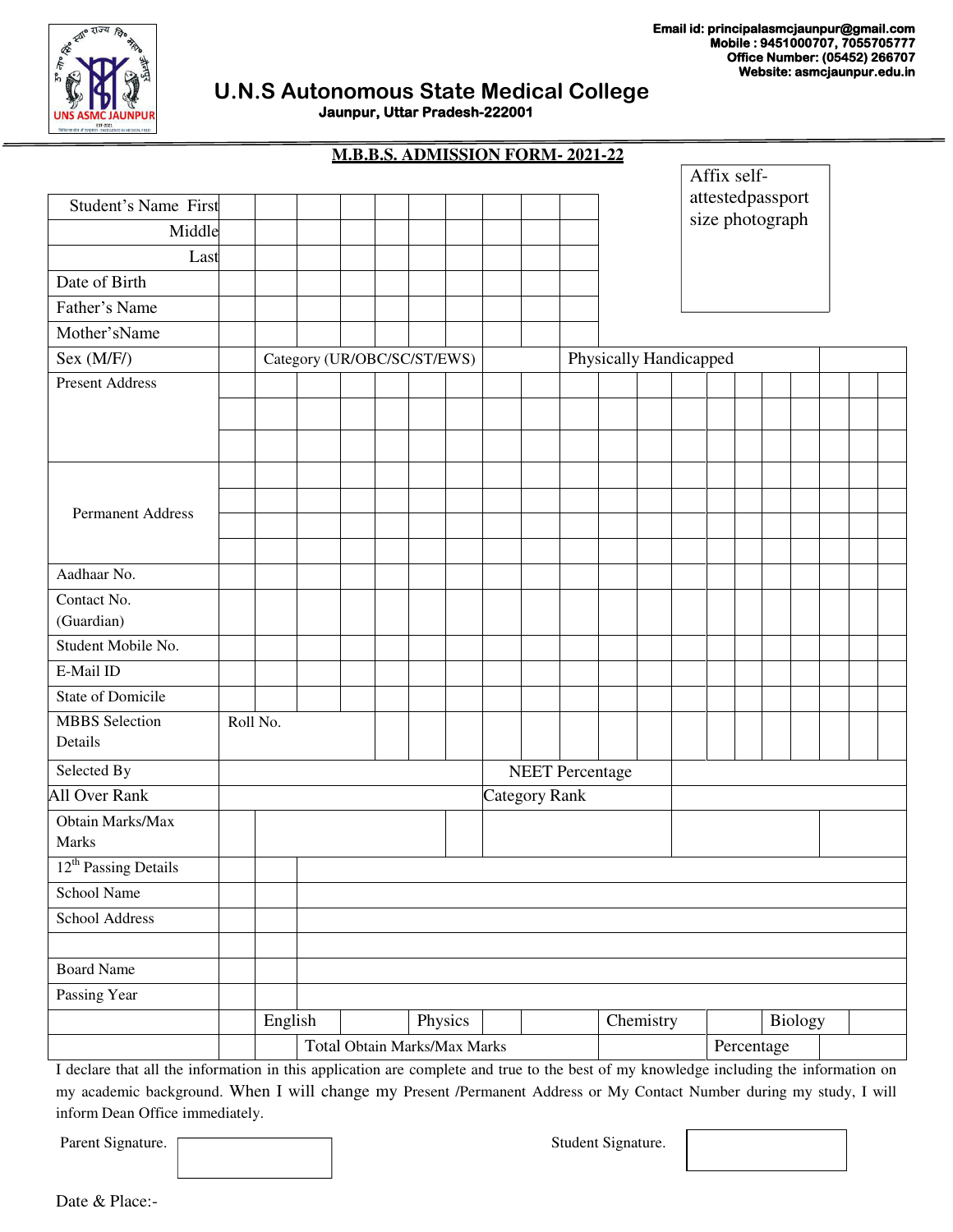

|                             | एडमिशन फीस एम0.बी0.बी0.एस0. प्रथम वर्ष 2021–22 |
|-----------------------------|------------------------------------------------|
|                             | आल इण्डिया कोटा                                |
| जनरल कैटेगरी                | $-36,000/$                                     |
| इ0डब्लू0एस0 कैटेगरी         | $-36,000/$                                     |
| ओ0बी0सी0 (NCL & CL) कैटेगरी | $-36,000/$                                     |
| एस0सी0 कैटेगरी              | $-27,000/$                                     |
| एस0टी0 कैटेगरी              | $-27,000/$                                     |

# स्टेट कोटा

|                        | 1717 - 172 |
|------------------------|------------|
| जनरल कैटेगरी           | $-36,000/$ |
| इ0डब्लू0एस0 कैटेगरी    | $-36,000/$ |
| ओ0बी0सी0 (CL) कैटेगरी  | $-36,000/$ |
| ओ0बी0सी0 (NCL) कैटेगरी | $-27,000/$ |
| एस0सी0 कैटेगरी         | $-27,000/$ |
| एस0टी0 कैटेगरी         | $-27,000/$ |

डिमाण्ड ड्राफ्ट (के पक्ष में)–''प्रधानाचार्य, उमानाथ सिंह स्वशासी राज्य चिकित्सा महाविद्यालय, जौनुपर"।

- "Principal, U.N.S Autonomous State Medical College, Jaunpur".

नोट-1-छात्रावास की फीस 4800 / - रूपये वार्षिक, छात्रावास आवंटन के समय जमा करना अनिवार्य होगा ।

> प्रधानाचार्य उमानाथ सिंह स्वशासी राज्य चिकित्सा महाविद्यालय, जौनपूर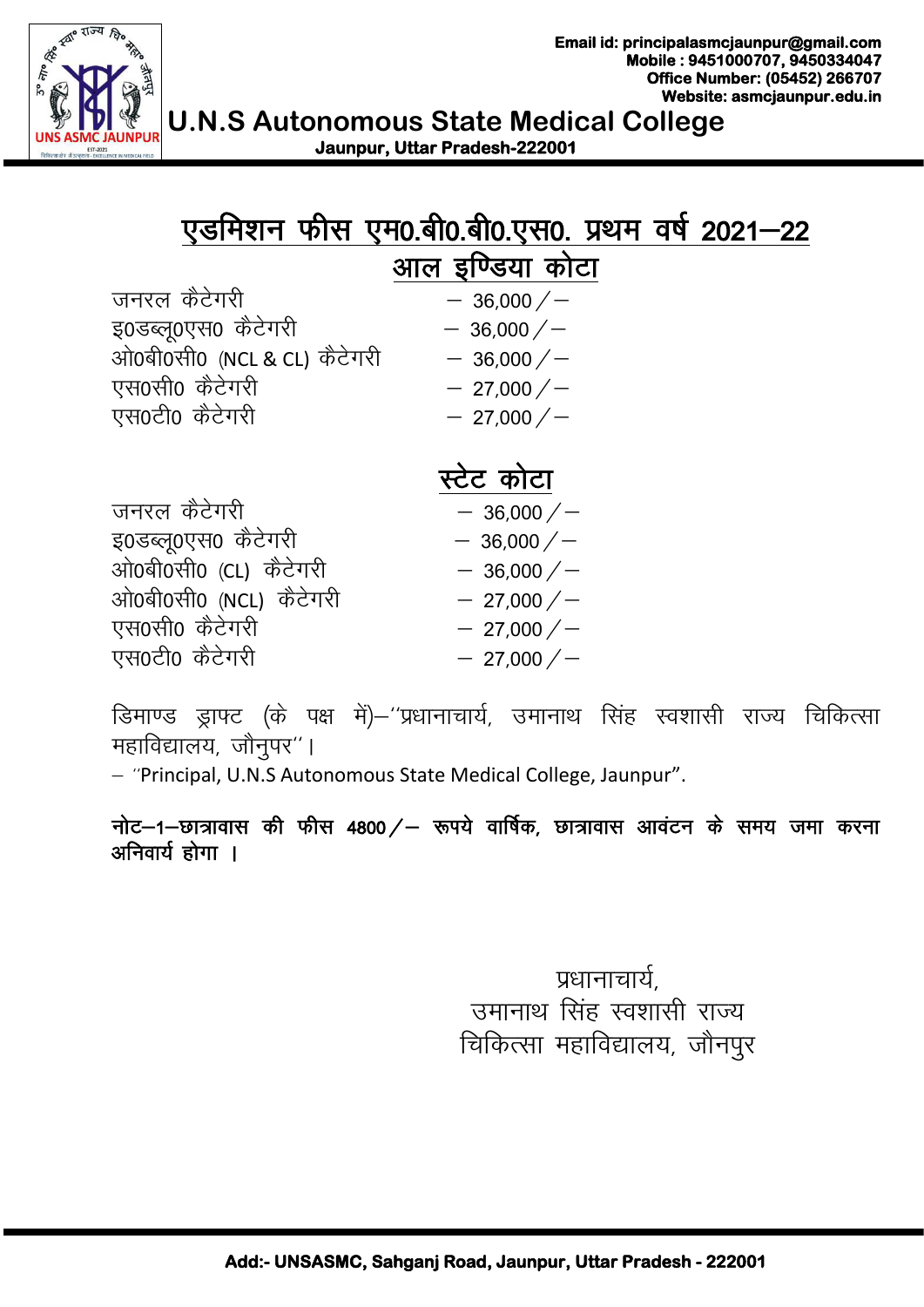#### छात्र का आश्वासन

चिकित्सा महाविद्यालय, जौनपुर उ0 प्र0 में प्रवेश दिया गया है, उसने उच्च शैक्षिक संस्थानों मे 2009 के जोखिम पर नियन्त्रण सम्बंधी यूजीसी विनियमों की प्रति प्राप्त की है (जो इसके आगे से विनियम कहलायेंगे) तथा इन विनियमों मे समाविष्ट प्रावधानों को ध्यानपूर्वक पढ कर पूरी तरह से समझ लिया हूं। 2. मैने विशेष रूप से इन विनियमों की धारा 3 को ध्यानपूर्वक पढ़ा है तथा मुझे इस बात का संज्ञान है कि रैगिंग मे कौन सी बातें सम्मिलित है। 3. मैंने विनियमों की धारा 7 एवं 9.1 को भी विशेष रूप से पढ़ा है तथा मैं उस दण्डात्मक एवं प्रशासनिक कार्यवाही के विषय में पूरी तरह से सचेत हूं जो मेरे विरूद्ध लागू की जा सकती है यदि मैं रैगिंग को बढ़ावा देने<br>के लिए दोषी पाया जाता हूं अथवा रैगिंग को सक्रिय अथवा छिपे तौर से प्रोत्साहित करने अथवा इस विषय में षडयंत्र करने का दोषी पाया जाता हूं। 4. मै एतद्द्वारा सत्यनिष्ठ रूप से प्रमाणित करता / करती हूं एवं आश्वासन देता/ देती हूं कि (क) मैं ऐसे किसी व्यवहार अथवा कृत्य में संलिप्त नहीं होऊंगा / होऊंगी जिसे इन विनियमों की धारा 3 के अंतर्गत रैगिंग के रूप में माना जा सकता है। (ख) मैं ऐसे किसी आचरण अथवा अनाचरण के काम में न तो भाग लगा / लगी न ही उसके षडयंत्र में अथवा उसके प्रोत्साहन में शामिल होऊंगा । जिस कृत्य को इन विनियमों की धारा 3 के अंतर्गत रैगिंग के रूप मे माना गया है। 5. मैं एतद्द्वारा यह प्रमाणित करता / करती हूं कि यदि मैं दोषी पाया जाता / जाती हूं तो वह इन विनियमों की धारा 9.1 के अनुसार बिना पूर्वाग्रह के मैं दण्ड के लिए तथा ऐसी दण्डात्मक कार्यवाही के लिए उत्तरदायी हूं। जो कि किसी भी अन्य आपराधिक मामले के प्रति किसी चाल दण्डात्मक अथवा अन्य किसी कानून के अनुसार सेरे विरूद्ध की जा सकती है। 6. मैं यह घोषित करता / करती हूं कि इस देश मे विद्यमान किसी भी संस्थान ने मुझे रैगिंग के षडयंत्र में अथवा उसे प्रोत्साहित करने, इसको भड़काने में अथवा इसमें भाग लेने के मामले में दोषी पाने के लिए ना तो निष्कासित किया गया है ना ही प्रवेश से बाधित किया गया है और मै यह भी प्रमाणित करता / करती हूं कि यदि की गई यह घोषणा असत्य पाई जाती है तो मुझे पूरी जानकारी है कि मेरा प्रवेश निरस्त करने का उत्तरदायित्व मुझ पर होगा। 

> शपथकर्ता के हस्ताक्षर नाम $-$ पता $-$ दूरभाष नं0-

सत्यापित किया जाता है कि यह वचनबद्धता मेरे संज्ञान में सर्वांगीण रूप से सत्य है तथा इसका कोई भी अंश असत्य नही है तथा इसमे कथित कोई भी बात ना तो छिपाई गयी है और ना ही मिथ्याजनक कही गयी हैं।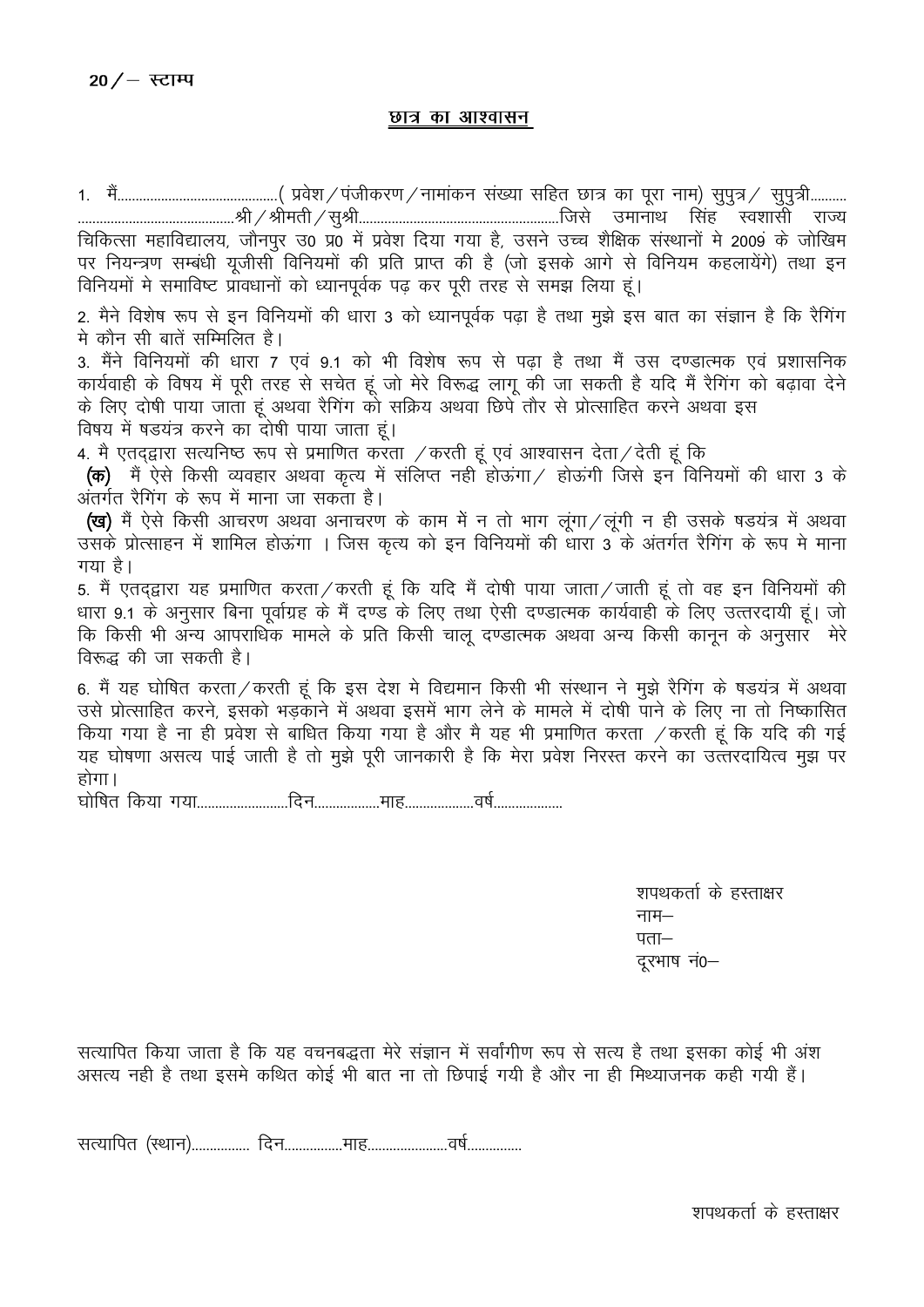## माता-पिता / अभिभावक द्वारा दी गई प्रतिबद्धता

प्रवेश / पंजीकरण / नामांकन संख्या सहित) के माता–पिता / अभिभावक जिसके छात्र को उमानाथ सिंह स्वशासी राज्य चिकित्सा महाविद्यालय, जौनपुर, उ0प्र0 में प्रवेश दिया गया है, इसने उच्च शैक्षिक संस्थानों ,2009 में रैगिंग के जोखिम पर नियन्त्रण लगाने से सम्बद्ध यूजीसी विनियमों (जो आगे से विनियम के नाम पर कहलायेंगे) को ध्यानपूर्वक पढ लिया है तथा इन विनियमों मे समाविष्ट प्रावधानों को पूरी तरह समझ लिया है।

2. मैने विशिष्ट रूप से इन विनियमों का अवलोकन किया है तथा मुझे इन बात की जानकारी है कि रैगिंग मे क्या बात शामिल है।

3. मैंने विनियमों की धारा 7 एवं 9.1 का भी विशेष रूप से अध्ययन किया है तथा मैं पूरी तरह से जागरुक हूं के यदि मेरी संतान रैगिंग की अथवा रैगिंग मे सहायक होने की सक्रिय अथवा छिपे तौर से दोषी पाया / पाई जाती है अथवा रैगिंग को बढ़ावा देने के षडयन्त्र का एक हिस्सा होता ⁄ होती है तो उस स्थिति में उसके विरूद्ध जिस दण्डात्मक एवं प्रशासनिक कार्यवाही का वह भागीदार होगा / होगी वह मेरे संज्ञान मे है।

4. मै एतद्द्वारा सत्यनिष्ठा रूप से प्रमाणित करता / करती हूं एवं आश्वासन देता/ देती हूं कि

(क) मेरी संतान ऐसे किसी व्यवहार अथवा कृत्य में संलिप्त नही होगी जिसे विनियमों की धारा 3 के अंतर्गत रैगिंग माना गया है।

**(ख)** मेरी संतान जान बुझकर अथवा भुलचुक से ऐसे किसी कृत्य मे न तो संलिप्त होगी अथवा न ही उसमें सहायक होगी ना ही उसे प्रोत्साहित करेंगी जिसे इन विनियमों की धारा 3 के अंतर्गत रैगिंग के रूप मे माना गया है ।

5. एतद्द्वारा मैं यह घोषित करता/करती हूं कि यदि मेरी संतान रैंगिग की दोषी पाई जाती/जाता है तो वह इन विनियमों की धारा 9.1 के अनुसार दण्ड की भागीदारी होगा/होगी जो कि किसी भी अन्य आपराधिक कृत्य के पूर्वाग्रह के बिना होगा—तथा जो दण्ड मेरी संतान के विरूद्ध किसी भी दण्ड सम्बन्धी कानून के अथवा वर्तमान मे लाग किसी भी अन्य कानून के अनुसार होगा।

6. एतद्द्वारा मैं यह घोषित करता / करती हूं कि यदि मेरी संतान इस देष मे विद्यमान किसी भी संस्थान द्वारा रैगिंग की दोषी अथवा उसमें सहायक होने कि अथवा षडयंत्र का एक हिस्से के रूप से दोषी होने के कारण अथवा उसे प्रोत्साहित करने के दोष के कारण निष्कासित नही हुई है /हुआ है तथा मै यह भी पुष्टि करता हूं कि यदि यह घोषणा असत्य पाई जाती है तो मेरी संतान को दिया गया प्रवेष निरस्त कर दिया जाएगा।

घोषित किया गया...................दिन..........माह............वर्ष................

शपथकर्ता के हस्ताक्षर नाम $45 -$ दरभाष नं0-

सत्यापित किया जाता है कि यह वचनबद्धता मेरे संज्ञान में सर्वांगीण रूप से सत्य है तथा इसका कोई भी अंष असत्य नही है तथा इसमे कथित कोई भी बात ना तो छिपाई गयी है और ना ही अयर्थाथ कही गयी हैं।

सत्यापित (स्थान)................. दिन..........माह............वर्ष................

शपथकर्ता के हस्ताक्षर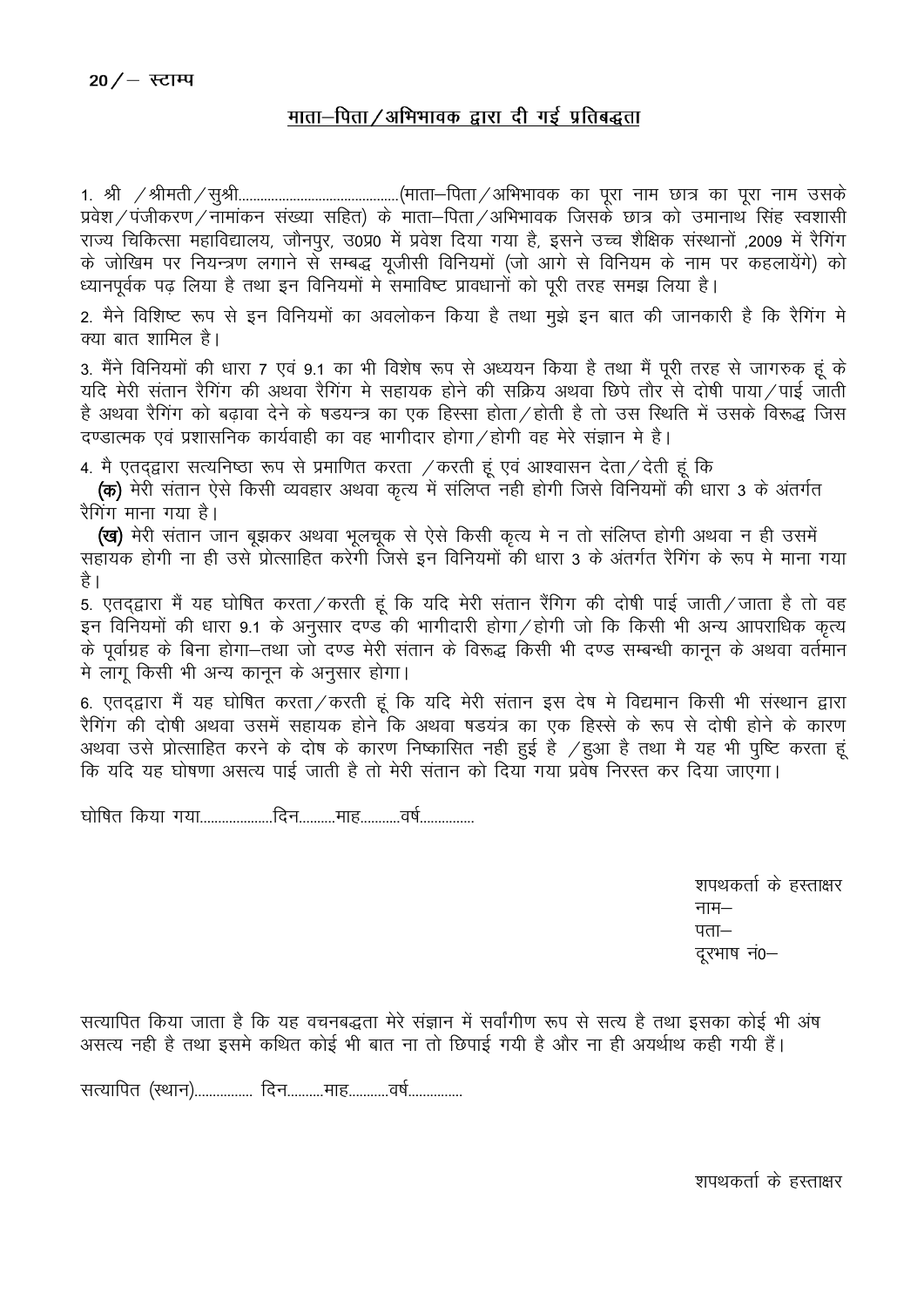$(20/-\dot{\sigma}$  नानज्यूडिशियल स्टाम्प-पर निष्पादित कर नोटरी द्वारा सत्यापित किया जाए)

## *II शपथ पत्र॥*

eSa----------------------------------------------------------------------------------------------¼ekrk&firk@vfHkHkkod dk iwjk uke½ esjk iq=@iq=h---------- ----------------------------------------------------------------------¼Nk=@Nk=k dk uke½ fuoklh-------------------------------------------------------------------------------- ------------------------------------'kiFk iwoZd dFku djrk gwa fd&

1. मैं अपने पुत्र /पुत्री को उमानाथ सिंह स्वशासी राज्य चिकित्सा महाविद्यालय, जौनपुर में एम0बी0बी0 एस0 प्रथम वर्ष (बैच-2021-22) में प्रवेश करवा रहा / रही हूं।

2. उमानाथ सिंह स्वशासी राज्य चिकित्सा महाविद्यालय, जौनपुर के कॉलेज काउंसिल समिति एवं अनुशासन समिति द्वारा महाविद्यालय में व्यवस्था बनाए रखने एवं अनुशासन स्थापित किए जाने संबंधी लिए गए निर्णय तथा चिकित्सा महाविद्यालय से संबंधित किसी भी निर्णय एवं मामले में मेरे पुत्र/पुत्री के द्वारा किसी भी प्रकार का हस्तक्षेप / दखल-अंदाजी नहीं किया जाएगा। संस्थान द्वारा संस्था हित में लिए गए निर्णय को सशर्त स्वीकार करते हुए मेरे एवं मेरे पुत्र/पुत्री के द्वारा अनुपालन किया जाएगा।

3. संस्था द्वारा लिया गया निर्णय अंतिम एवं सर्वमान्य होगा।

हस्ताक्षर

अभिभावक

# *II* सत्यापनकर्ता II

| कि उपरोक्त शपथ पत्र के कंडिका क्रमांक– 01 से 03 के कथन मेरे द्वारा पूर्ण रूप से पढ़कर, समझकर अपना |
|---------------------------------------------------------------------------------------------------|
|                                                                                                   |

सत्यापनकर्ता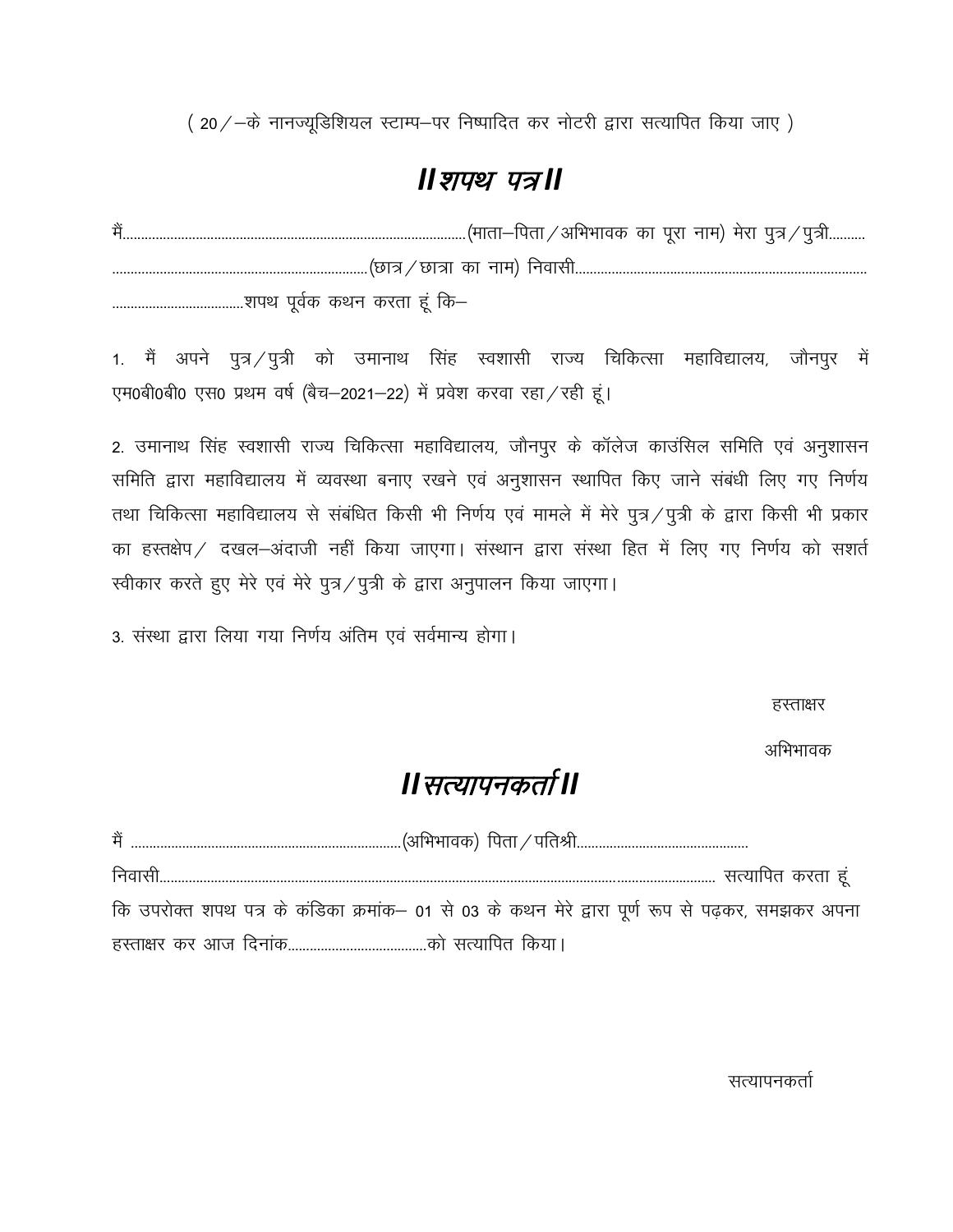#### **Stamp 50/-**

## **// DECLARATION FORM //**

While seeking admission in U.N.S Autonomous State Medical College, Jaunpur, I hereby declare that the records and documents which have been submitted by me to your office are true to the best of my knowledge. In case any of my documents submitted by me are found false or forged, my admission may be cancelled and I will have no right to claim for the refund of fees deposited by me.

I shall abide by the directives regarding the discipline and am also prepared to pay fee if and when it is revised by the Govt. of U.P.

| Full Address:- (Correspondence) | Full Address:- (Permanent) |
|---------------------------------|----------------------------|
|                                 |                            |
|                                 |                            |
|                                 |                            |
|                                 |                            |
|                                 |                            |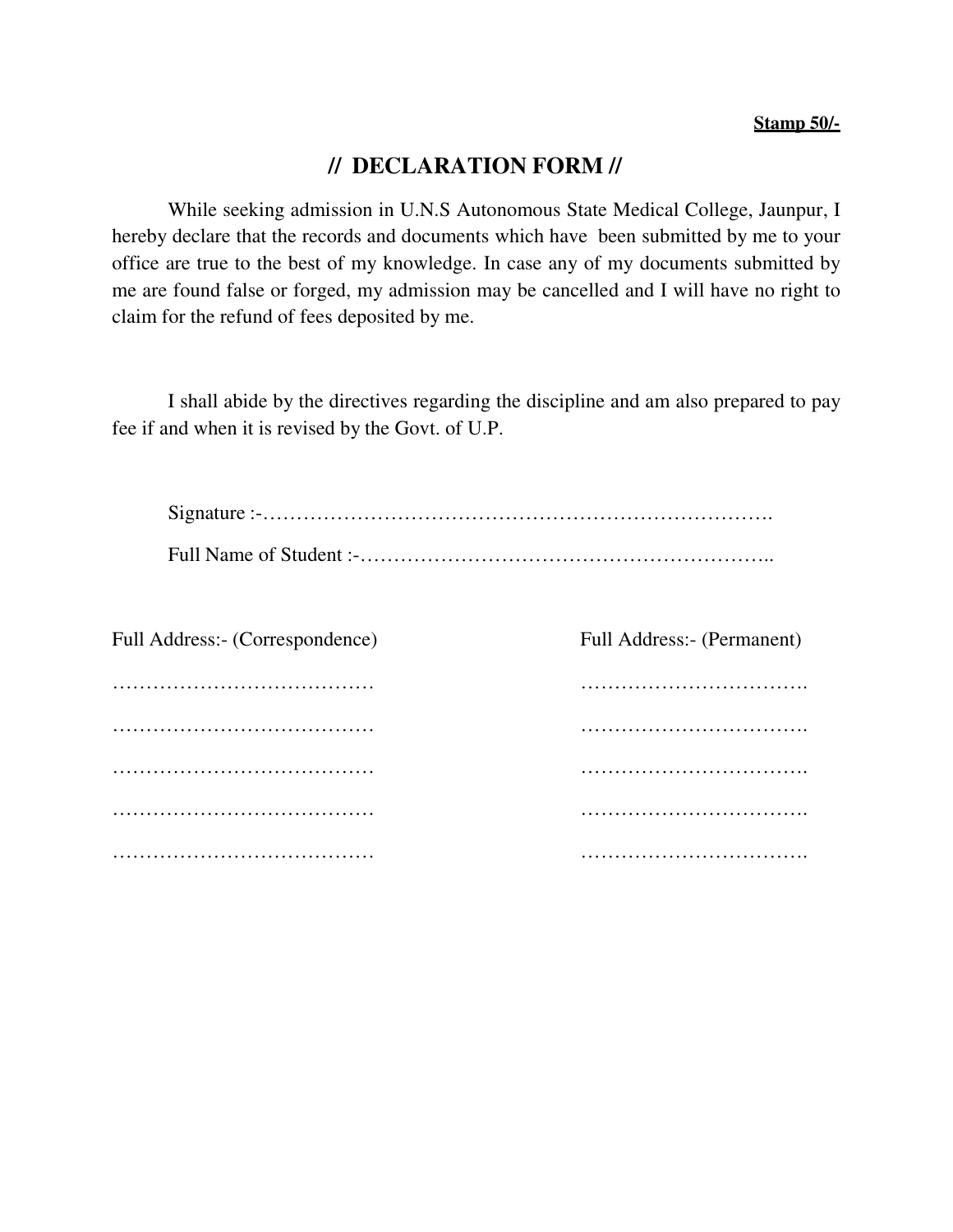100  $/$  – स्टाम्प

………………………COURSE… .......................... SESSION

THIS DEED OF AGREEMENT BOND IS EXECUTED AT

ON THIS DAY OF

## **BETWEEN**

Hereinafter referred to as ("FIRST PARTY") of the one part

AND

Governor of Uttar Pradesh (here in after referred to as "Government") of the Second Part.

WHEREAS FIRST PARTY has applied for admission to MBBS course and FIRST PARTY has been selected to the said course. As per the Prospectus, the FIRST PARTY has agreed to serve the Government for a period not less than Two years after successful completion of the MBBS course. If the FIRST PARTY fails to serve the government for aperiod of Two year the FIRST PARTY shall forth with pay a sum of Rs.10 Lacs for degree to Government at the specified Government Treasury. During the above period the FIRST PARTY shall be paid stipend and the Government will request their services within a period of three months from the date of successful completion of the MBBS course. In case the Government does not provide services in mentioned period, the BOND shall be released; AND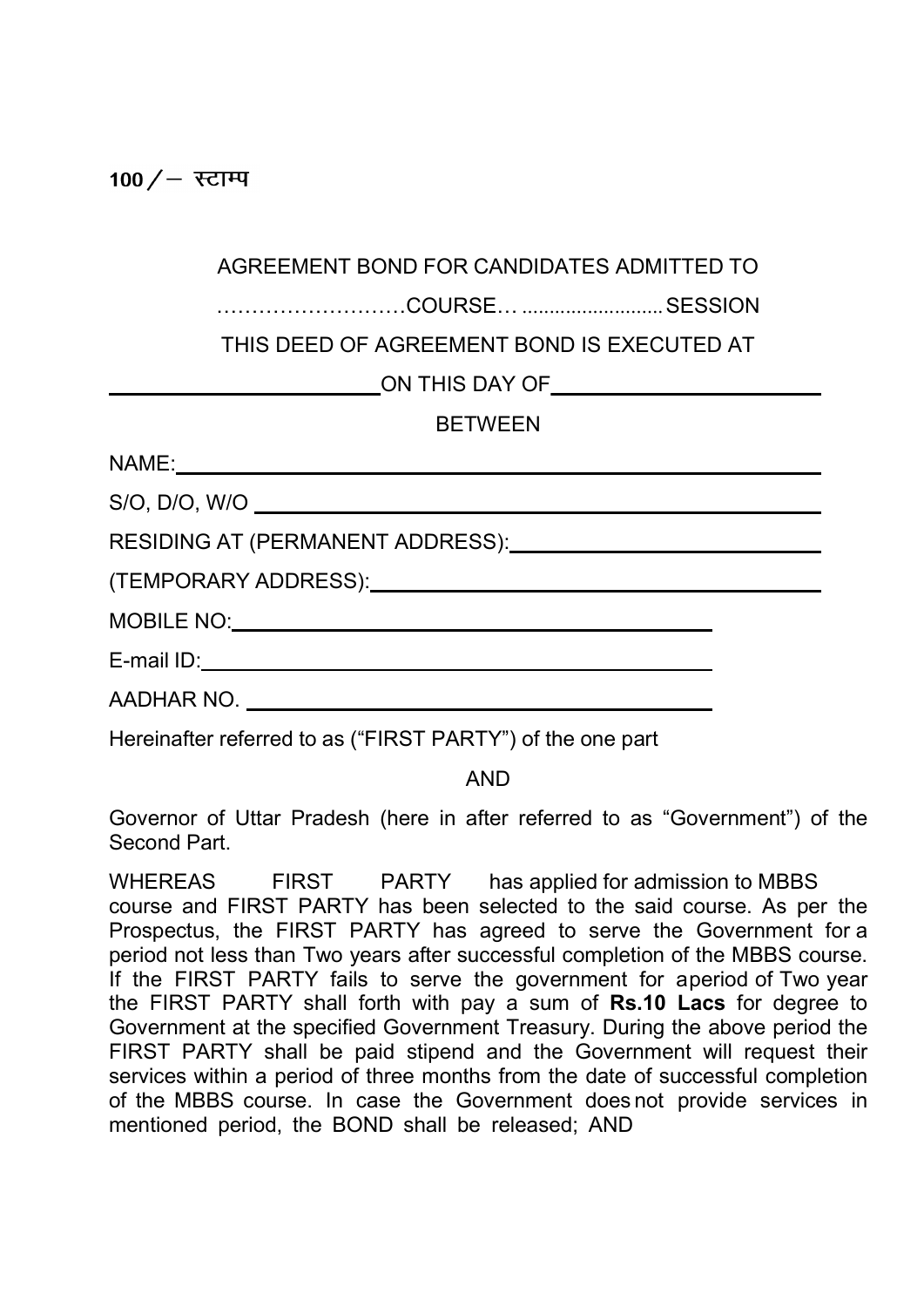WHEREAS the FIRST PARTY has also agreed that on successful completion of the MBBS course his/her certificates relating to MBBS course will not be given to the FIRST PARTY unless the FIRST PARTY successfully Serves the Government for a period of Two years or pay to the Government on demand the sum of Rs.10 Lacs (Ten Lacs) only.

if the FIRST PARTY fails to deposit the aforesaid amount in specified period, FIRST PARTY shall be liable to pay interest at the rates specified by the Government as per applicable law during the period of delay: AND WHEREAS the Government have, at the request of the FIRST PARTY\_\_\_\_\_\_\_\_\_employed as granted stipend to him/her for a period of 24 months with effect from in order to enable his/her to study at

 $\overline{\phantom{a}}$  College AND WHERE AS if the FIRST PARTY  $\overline{\phantom{a}}$ 

 Works for a period of less than 24 months during the Post Graduate Degree, the proportionate amount will be treated as stipend and the FIRST PARTY shall pay back in addition to the security amount of Rs. (Rupees

 Only) the balance amount of stipend to the Government. This bond shall in all respects be governed by the Laws of India, for the time being in force, and the rights and liabilities shall, where necessary, be accordingly determined by the appropriate courts in India.

NOW THIS DEED OF AGREEMENT BOND WITNESSES AS FOLLOWS:-

- 1- The FIRST PARTY has agreed to serve the Government for a period of Two year on successful completion of the Graduate Degree MBBS. If the FIRSTPARTY fails to serve the Government for a period of Two year, FIRSTPARTY shall pay forthwith a sum of Rs. 10 Lacs (Rupees Ten Lacs Only) to the Government in the specified Government Treasury.
- 2- The FIRST PARTY agrees that till the successful completion of the period of Two year service to the Government or till the payment of Rs. 10 Lacs Rupees Ten Lacs only is paid the certificates relating to Graduate Degree MBBS course shall be in the custody of the Concerned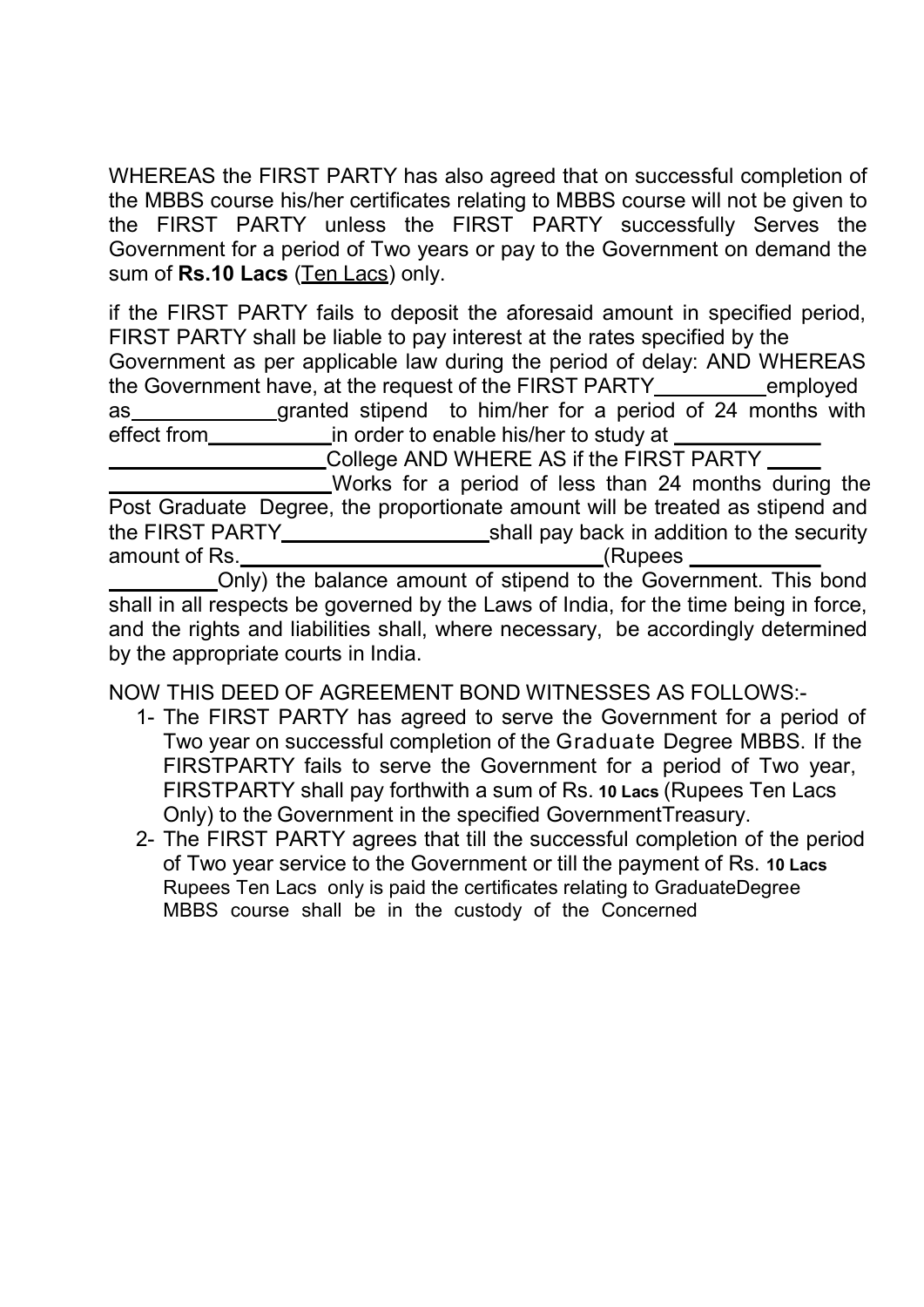Institution/University/College and the Government have a first lien over all the certificates gained by the candidates at the time of admission.

- 3- The FIRST PARTY authorizes the Concerned Institution/University/College for retention of the certificates till the lien of Government is cleared/ discharged.
- 4- This BOND shall in all respect be governed by the Laws of India for the time being in force, and the rights and liabilities shall, where necessary, be accordingly determined by the appropriate courts in India.
- 5- If the FIRST PARTY fails to deposit the aforesaid amount in specified period, FIRST PARTY shall be liable to pay interest at the specified by the Government as per applicable law during the period of delay, failing which Government shall have right to recover the aforesaid amount together with interest as arrear of land revenue.
- 6- The FIRST PARTY shall bear the Stamp duty chargeable on this BOND IN WITNESS WHEREOF parties to this Deed have signed this BOND on the date first above mentioned.

| For and behalf of |                    | for and behalf of |  |
|-------------------|--------------------|-------------------|--|
|                   | <b>FIRST PARTY</b> | Governor          |  |
|                   |                    |                   |  |

Witnesses:-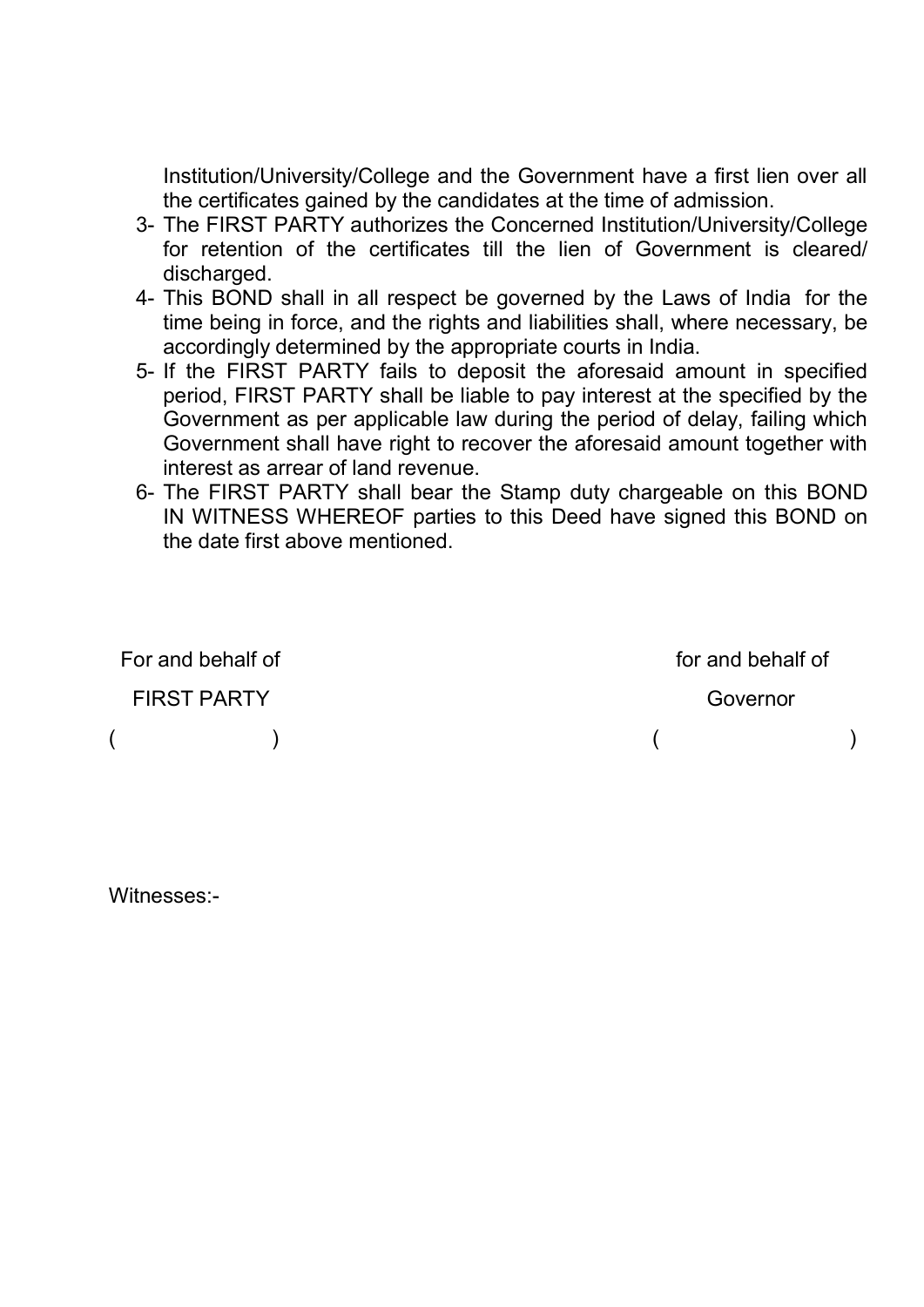

## **Reg. No:- MEDICAL BOARD REPORT**

|                                                                                        | degree at UNS Autonomous State Medical College, Jaunpur (U.P), undertake the medical |
|----------------------------------------------------------------------------------------|--------------------------------------------------------------------------------------|
| examination.                                                                           |                                                                                      |
|                                                                                        |                                                                                      |
|                                                                                        |                                                                                      |
|                                                                                        |                                                                                      |
| Head of Department of ophthalmology                                                    | Head of Department of Radiology                                                      |
|                                                                                        |                                                                                      |
| Left Eye<br>Colour Vision                                                              |                                                                                      |
|                                                                                        |                                                                                      |
|                                                                                        |                                                                                      |
| Head of Department of Surgery                                                          | Head of Department of Pathology                                                      |
|                                                                                        |                                                                                      |
|                                                                                        |                                                                                      |
|                                                                                        |                                                                                      |
| Head of Department of Obst. & Gynae                                                    | Head of Department of E.N.T                                                          |
|                                                                                        |                                                                                      |
|                                                                                        |                                                                                      |
|                                                                                        |                                                                                      |
|                                                                                        |                                                                                      |
| Head of Department of Community medicine<br>Hepatitis $B/I^{st}/II^{nd}/III^{rd}$ dose | Head of Department of medicine                                                       |
|                                                                                        |                                                                                      |
|                                                                                        |                                                                                      |
|                                                                                        |                                                                                      |
| Two identification mark on body of candidate                                           |                                                                                      |
|                                                                                        | Thumb Impression                                                                     |
|                                                                                        | Right thumb                                                                          |
| Signature of candidate                                                                 |                                                                                      |
|                                                                                        | Left thumb                                                                           |
| Date:-                                                                                 |                                                                                      |
|                                                                                        |                                                                                      |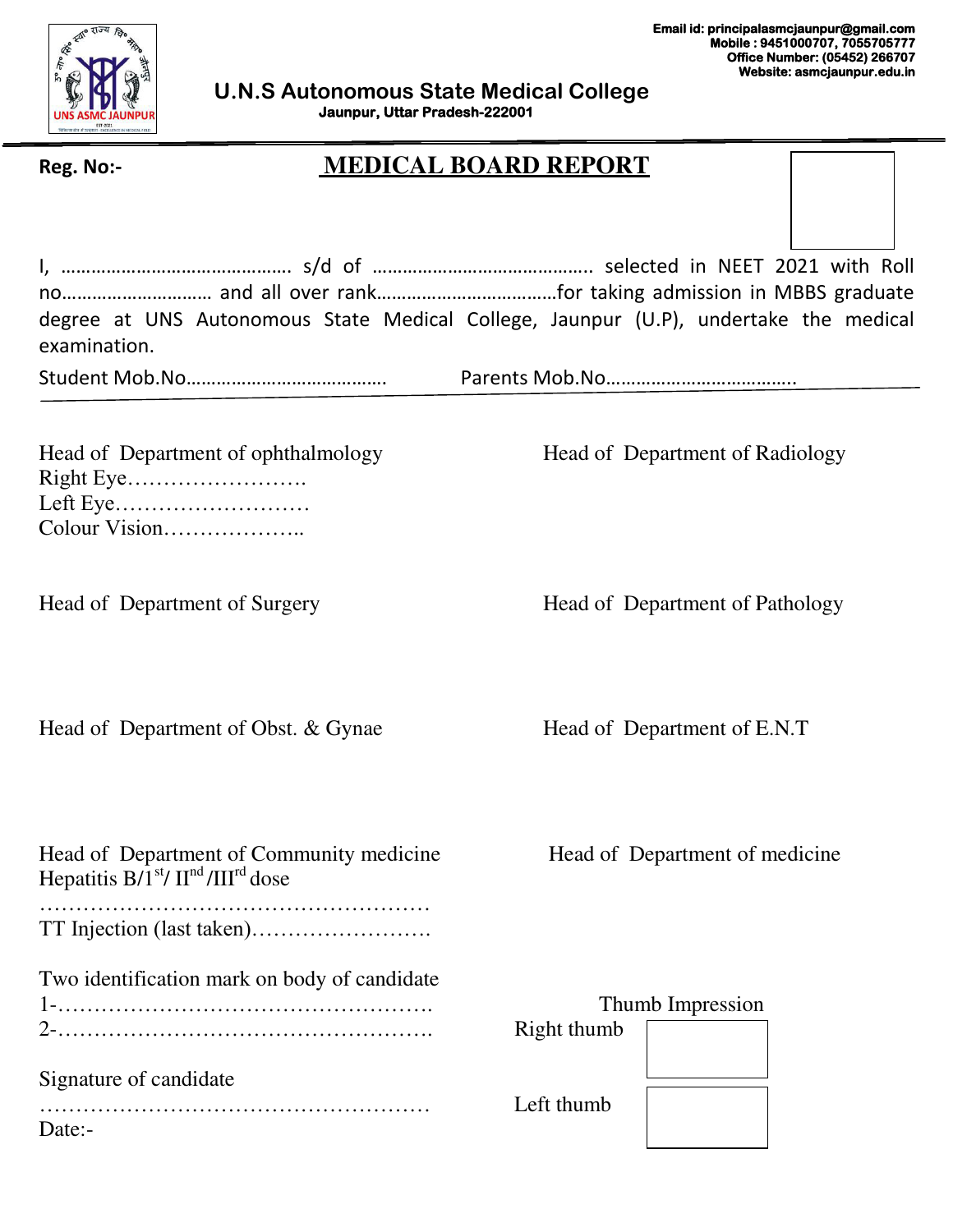The candidate hase been assessed and found to the medically fit.

Incharge (Medical Assessment Board)

…………………………………………

Principal

………………………………………

UNS, ASMC Jaunpur (U.P)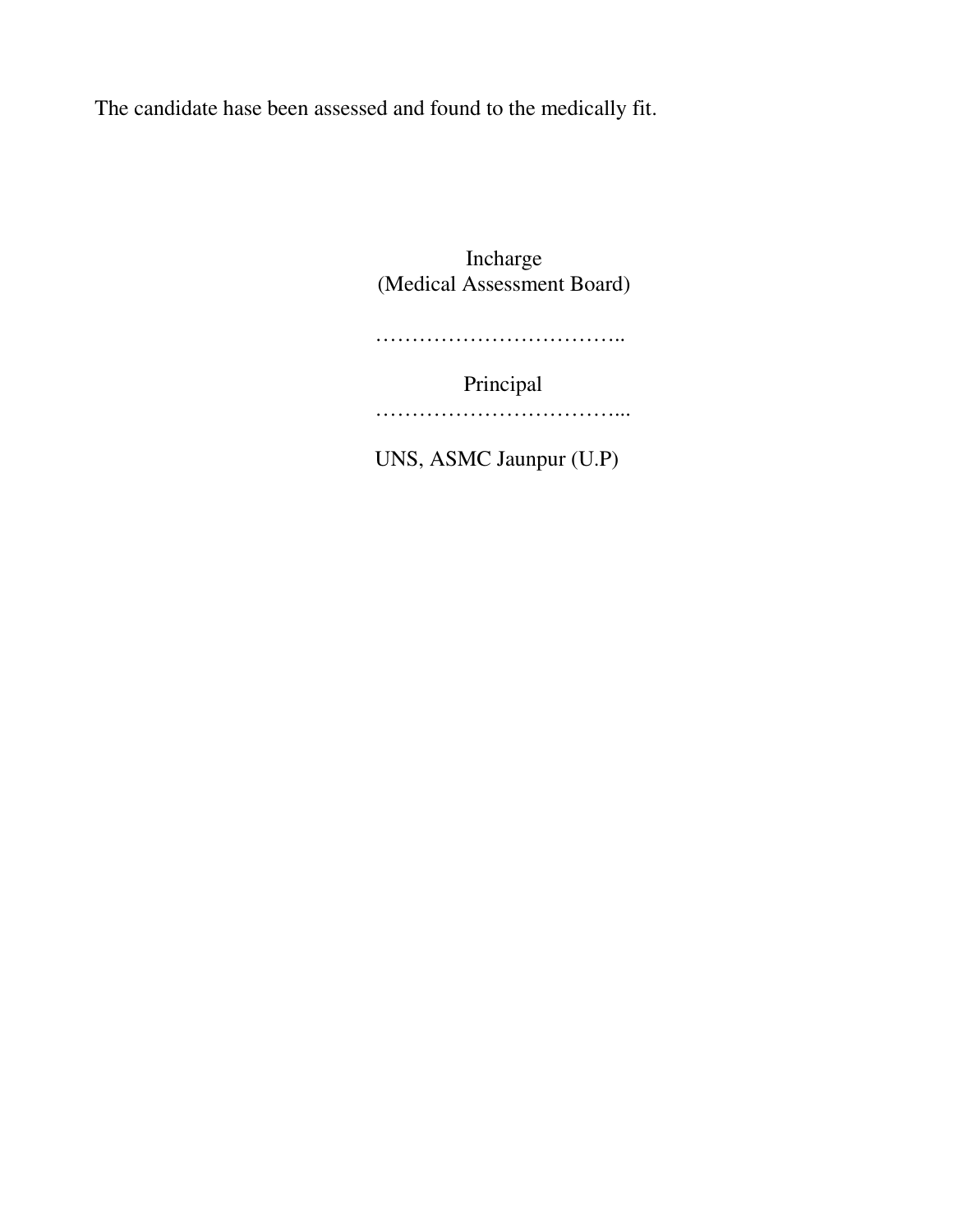## **Undertaking**

| सेवा में,           |                                                                                                        |                          |
|---------------------|--------------------------------------------------------------------------------------------------------|--------------------------|
|                     | प्रधानाचार्य                                                                                           |                          |
|                     | उमानाथ सिंह स्वशासी राज्य                                                                              |                          |
|                     | चिकित्सा महाविद्यालय, जौनपुर।                                                                          |                          |
|                     |                                                                                                        |                          |
| महोदय,              |                                                                                                        |                          |
|                     |                                                                                                        |                          |
|                     |                                                                                                        |                          |
|                     | निम्नलिखित प्रमाण पत्र मूल रूप में जमा होने के कारण प्रस्तुत नहीं कर पा रहा ⁄ रही हूँ। मै निम्न प्रमाण |                          |
|                     | पत्र 07 दिन के अन्दर जंमा कर दूँगा/दूँगी। यदि मै ऐसा करने में असमर्थ होता/होती हूँ तो मेरा प्रवेश      |                          |
| निरस्त कर दिया जाए। |                                                                                                        |                          |
| प्रमाण पत्र –       |                                                                                                        |                          |
|                     |                                                                                                        |                          |
|                     |                                                                                                        |                          |
|                     |                                                                                                        |                          |
|                     |                                                                                                        |                          |
|                     |                                                                                                        |                          |
|                     |                                                                                                        |                          |
|                     | <b>Undertaking</b>                                                                                     |                          |
| सेवा में,           |                                                                                                        |                          |
|                     |                                                                                                        |                          |
|                     | प्रधानाचार्य                                                                                           |                          |
|                     | उमानाथ सिंह स्वशासी राज्य                                                                              |                          |
|                     | चिकित्सा महाविद्यालय, जौनपुर।                                                                          |                          |
|                     |                                                                                                        |                          |
| महोदय,              |                                                                                                        |                          |
|                     |                                                                                                        |                          |
|                     |                                                                                                        |                          |
|                     | निम्नलिखित प्रमाण पत्र मूल रूप में पूर्व कॉलेज में जमा होने के कारण प्रस्तुत नहीं कर पा रहा ⁄ रही हूँ। |                          |
|                     | मै निम्न) प्रमाणपत्र 07 दिन के अन्दर जमा कर दूँगा/दूँगी। यदि मे ऐसा करनें में असमर्थ होता/होती हूँ     |                          |
|                     | तो मेरा प्रवेश निरस्त कर दिया जाए।                                                                     |                          |
| प्रमाण पत्रः–       |                                                                                                        |                          |
|                     |                                                                                                        |                          |
|                     |                                                                                                        |                          |
|                     |                                                                                                        |                          |
|                     |                                                                                                        |                          |
|                     |                                                                                                        |                          |
|                     |                                                                                                        |                          |
|                     |                                                                                                        |                          |
|                     | हस्ताक्षर माता $\angle$ पिता                                                                           | हस्ताक्षर छात्र / छात्रा |
|                     | माता / पिता का नाम                                                                                     | তান $/$ তানা কা নাদ      |
|                     |                                                                                                        |                          |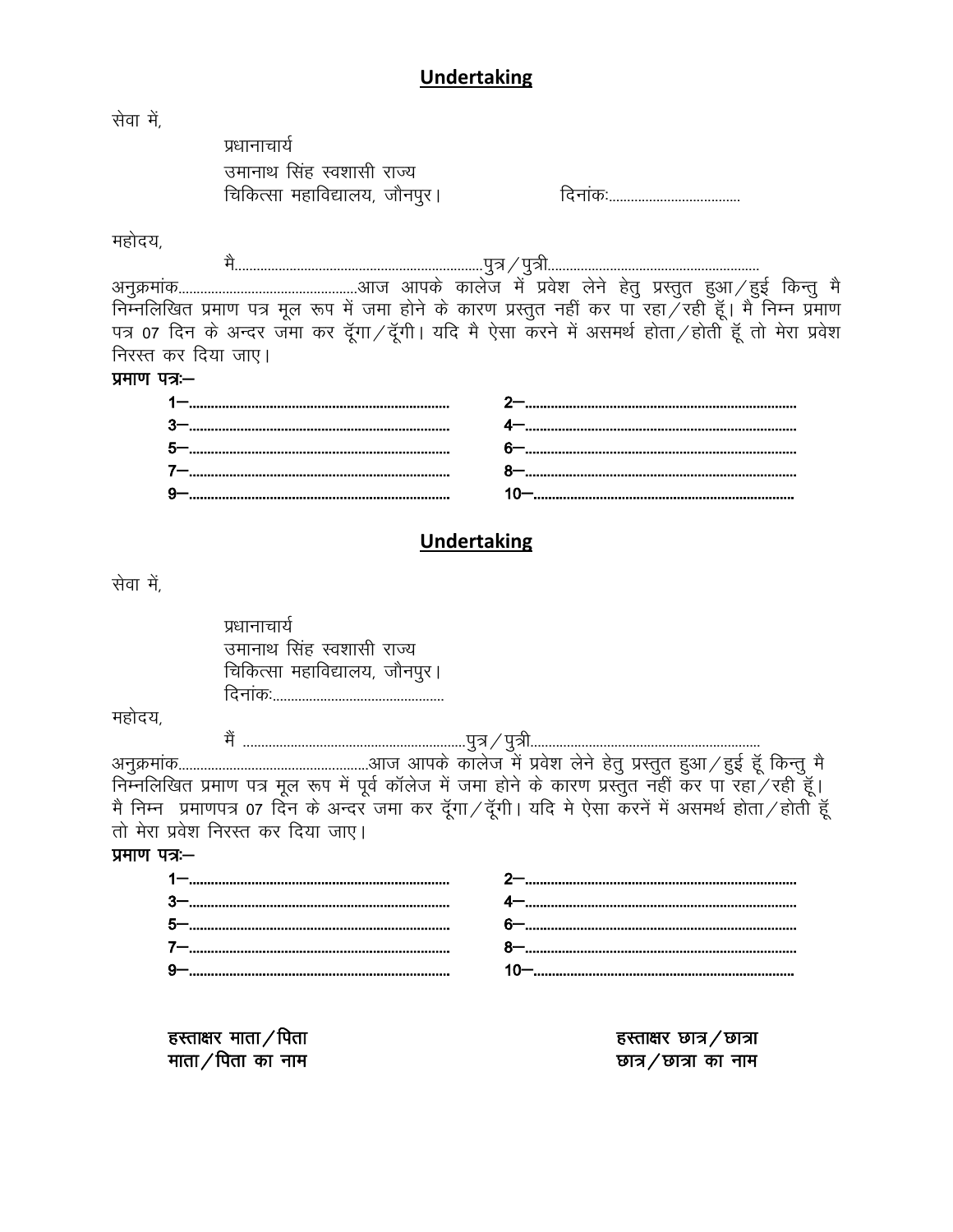# *dk;kZy; iz/kkukpk;Z] mekukFk flag Lo*"*kklh jkT; fpfdRlk egkfo|ky;] tkSuiqjA*

पत्रांक–मेडि0का0जौनपुर / 2022 */ i*ndepending and *foural frame*:

## *izek.k i=*

| वर्ष में प्रवेशित हुये है। इनके समस्त शैक्षणिक प्रमाण पत्र कार्यालय में जमा है। |  |
|---------------------------------------------------------------------------------|--|

 *;fn ---------------------------------------------------------------dh----------------------------------------dkmfUlfyax esa budk p;u vU; fdlh esfMdy dkyst esa gk s tkrk g S rk s bl dk;kZy; dk s dk sbZ vkifRr ugha*  होगी ।

> <u>प्रधानाचार्य</u> *उमानाथ सिंह राज्य चिकित्सा महाविद्यालय जौनपुर।*